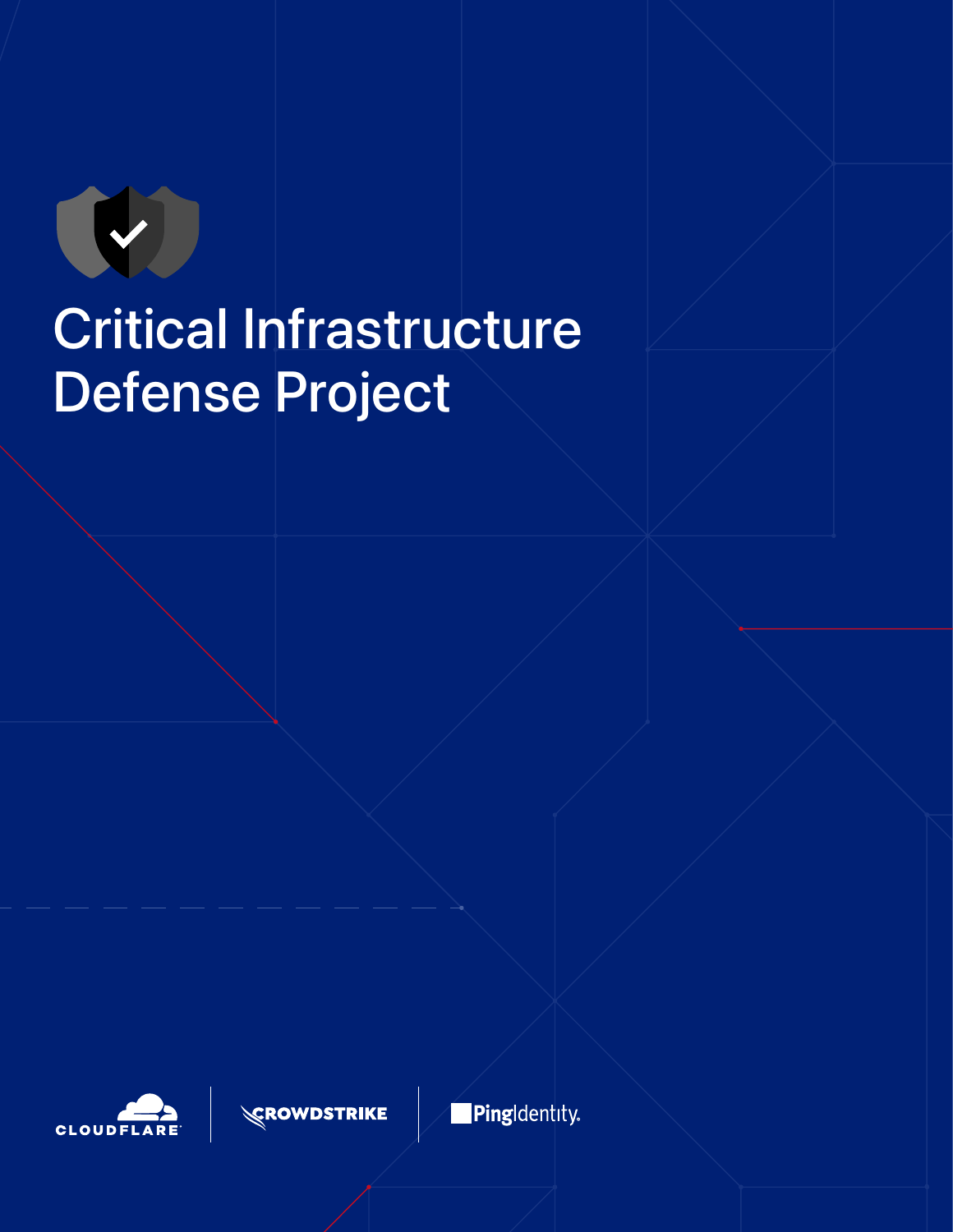### **Introduction**

In response to the Russian invasion of Ukraine, national security experts have highlighted the increased risk of cyber attacks and have urged organizations to adopt a heightened cybersecurity posture. All organizations should be prepared for increasingly frequent and sophisticated attacks with goals that include stealing data, compromising applications, and shutting down networks and devices.

To address this threat, leading Zero Trust cyber security providers have partnered to launch the Critical Infrastructure Defense Project. Our goal is to quickly improve the cyber readiness of US critical infrastructure–hospitals, energy utilities and water utilities–by providing free services and support.

The combination of cyber security capabilities offered by the project enables a robust Zero Trust defense-indepth approach that can be implemented quickly.

Although the Critical Infrastructure Defense Project is designed for high impact US providers like hospitals, water utilities and power utilities, all organizations need a defense-in-depth strategy to protect their teams and critical infrastructure and can benefit from the Critical Infrastructure Defense checklist.

## **The Critical Infrastructure Defense Project**

The Critical Infrastructure Defense Project provides a comprehensive and easy-to-follow roadmap to implement the tools needed by teams of any size to defend themselves from attack.

The security features available to organizations through the Critical Infrastructure Defense provide a defense-indepth approach to securing teams that are at risk of attack. Each component secures a distinct risk surface area and works together to provide organizations with comprehensive defense against attack.

- **1 Secure DNS Filtering**
- **2 Single Sign-on**
- **3 Multi-factor Authentication**
- **4 Endpoint Protection**
- **5 Secure Web Gateway**
- **6 Zero Trust Access Control**
- **7 Email Protection**
- **8 DNS Infrastructure**
- **9 WAF and DDoS Mitigation**
- **10 Risk Monitoring and Management**

### **Program**

#### **Checklist**

The program includes a checklist with phased milestones that make your team safer with every step. All products are designed to be deployed in hours, not days, but the timeline suggested gives organizations a template based on team member availability.

#### **Cost and Eligibility**

The supporting partners are making these services available at no cost for the next four months to organizations in the at-risk industries of healthcare and water and power utilities.

#### **Onboarding**

Cloudflare, CrowdStrike and Ping Identity will each provide 1-1 guided onboarding to organizations supported by the Critical Infrastructure Defense Project.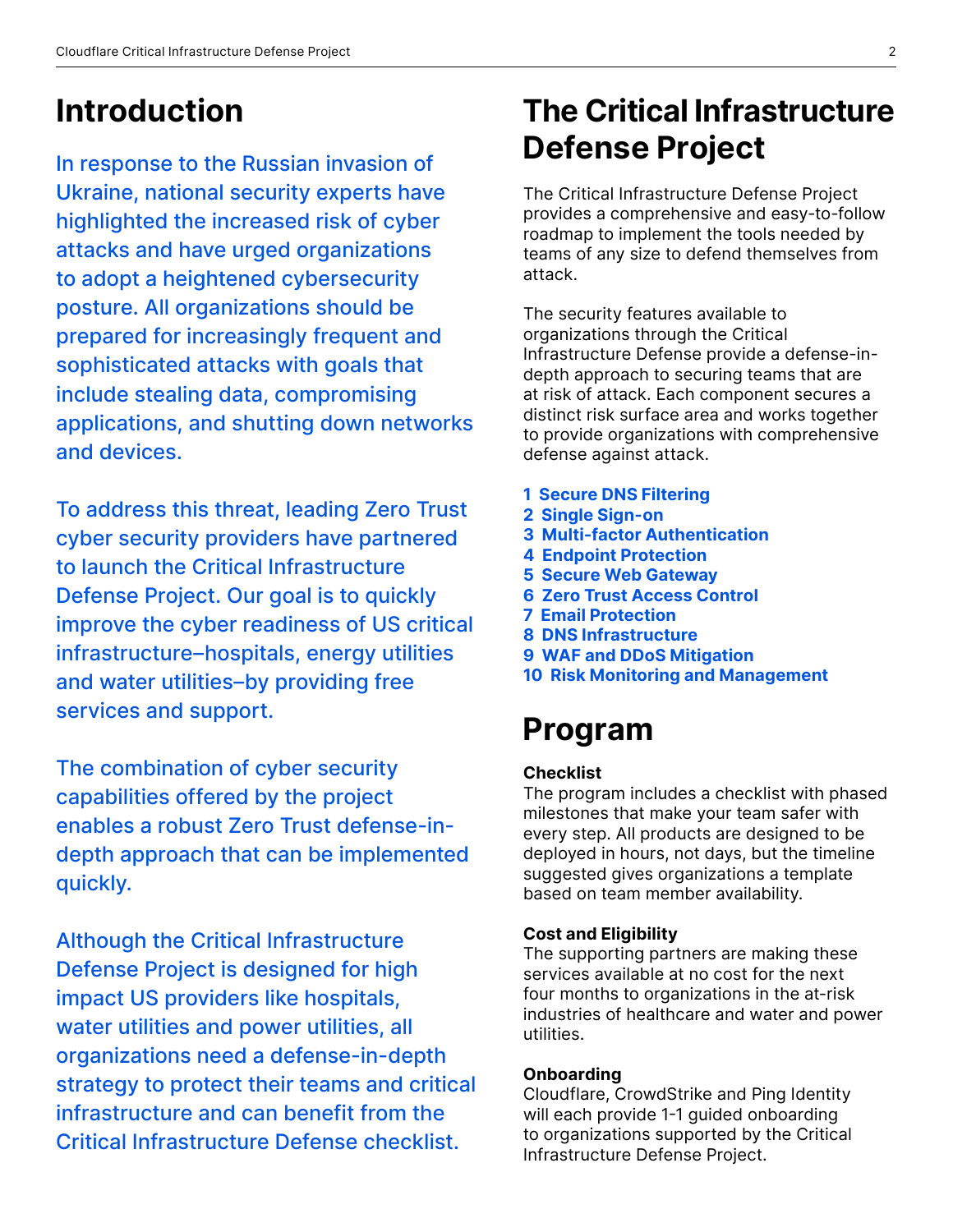## **Checklist**

| <b>Timeline</b>      | Goal                                                                  | <b>Defend against</b>                                               | <b>Relevant Products</b>                                                                |
|----------------------|-----------------------------------------------------------------------|---------------------------------------------------------------------|-----------------------------------------------------------------------------------------|
| <b>Next hour</b>     | Deploy global DNS<br>filtering                                        | Phishing, malware                                                   | Cloudflare 1.1.1.2                                                                      |
| <b>Next 24 hours</b> | Deploy targeted DNS<br>filtering and logging                          | Phishing, malware                                                   | <b>Cloudflare Gateway</b><br><b>DNS Filter</b>                                          |
|                      | Harden authoritative<br><b>DNS</b> infrastructure                     | DDoS of applications due to<br>DNS outage                           | <b>Cloudflare DNS</b><br><b>Cloudflare DNS Firewall</b>                                 |
|                      | Protect public<br>applications from<br>attack                         | OWASP Top Ten, DDoS, account<br>takeover, zero-day vulnerabilities  | <b>Cloudflare WAF</b><br><b>Cloudflare DDoS</b><br><b>Mitigation</b>                    |
|                      | Deploy consistent and<br>secure sign-on for<br>every user to all apps | Credential stuffing, password reuse                                 | PingOne SSO                                                                             |
|                      | Gain an extra level of<br>assurance about user<br>identities          | Phishing, account takeover                                          | <b>PingOne MFA</b>                                                                      |
| <b>Next week</b>     | Require SSO and MFA<br>on all applications and<br>network connections | Spearphishing, lateral movement                                     | <b>Cloudflare Access</b>                                                                |
|                      | Protect infrastructure<br>from attack                                 | Network-level DDoS and recon                                        | <b>Cloudflare Magic</b><br><b>Transit</b><br><b>Cloudflare Magic</b><br><b>Firewall</b> |
|                      | Inspect traffic for<br>hidden threats                                 | Malware, ransomware                                                 | <b>Cloudflare Gateway</b><br><b>SWG</b>                                                 |
|                      | Scan email for threats                                                | Ransomware, phishing                                                | <b>Cloudflare Email</b><br>security                                                     |
|                      | Monitor scripts and<br>other dependencies for<br>malicious changes    | Exfiltration of sensitive user data,<br>including login credentials | <b>Cloudflare Page Shield</b>                                                           |
|                      | Review security<br>settings for<br>misconfigurations                  | Weak authentication, insecure<br>encryption and DNS config          | <b>Cloudflare Security</b><br>Center                                                    |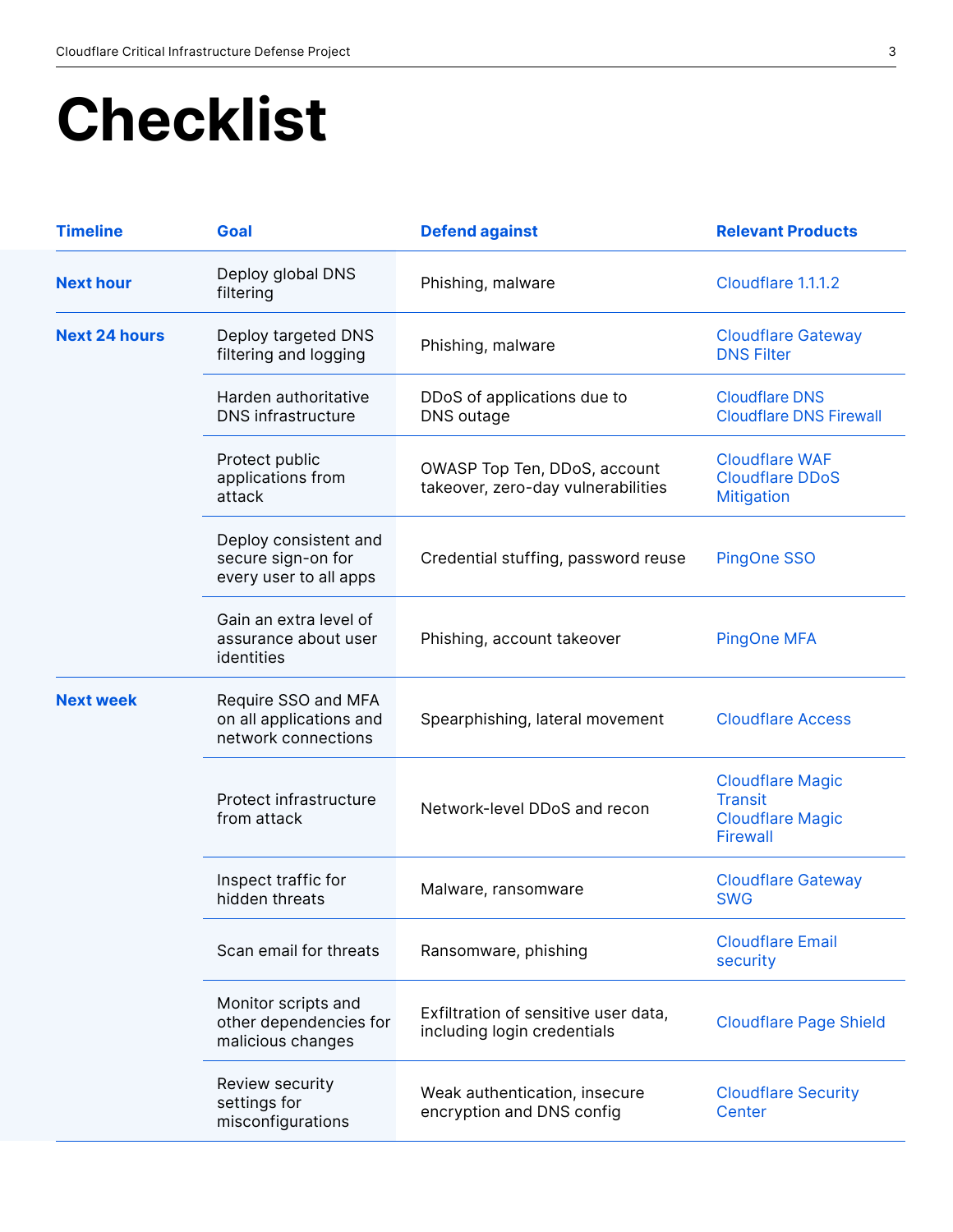| <b>Timeline</b>   | Goal                                                                     | <b>Defend against</b>                                      | <b>Relevant Products</b>                                              |
|-------------------|--------------------------------------------------------------------------|------------------------------------------------------------|-----------------------------------------------------------------------|
| <b>Next week</b>  | Deploy sensors across<br>network endpoints and<br>cloud workloads        | Malware                                                    | <b>CrowdStrike Falcon</b><br><b>Endpoint Protection</b><br><b>Pro</b> |
|                   | Enable monitoring and<br>tracking of adversaries                         | Adversaries across the deep<br>and dark web                | <b>CrowdStrike Falcon X</b><br>Recon                                  |
|                   | Employ advanced<br>risk signals during<br>authentication                 | Suspicious sign-on activity,<br>phishing, account takeover | <b>PingOne Risk</b>                                                   |
|                   | Enable a single place to<br>create secure flows for<br>security services | Deploy security services across<br>user journeys           | PingOne DaVinci                                                       |
| <b>Next month</b> | Isolate risky traffic                                                    | Malicious code, phishing                                   | <b>Cloudflare Browser</b><br><b>Isolation</b>                         |
|                   | Secure your domain<br>registration                                       | Domain takeover                                            | <b>Cloudflare Registrar</b>                                           |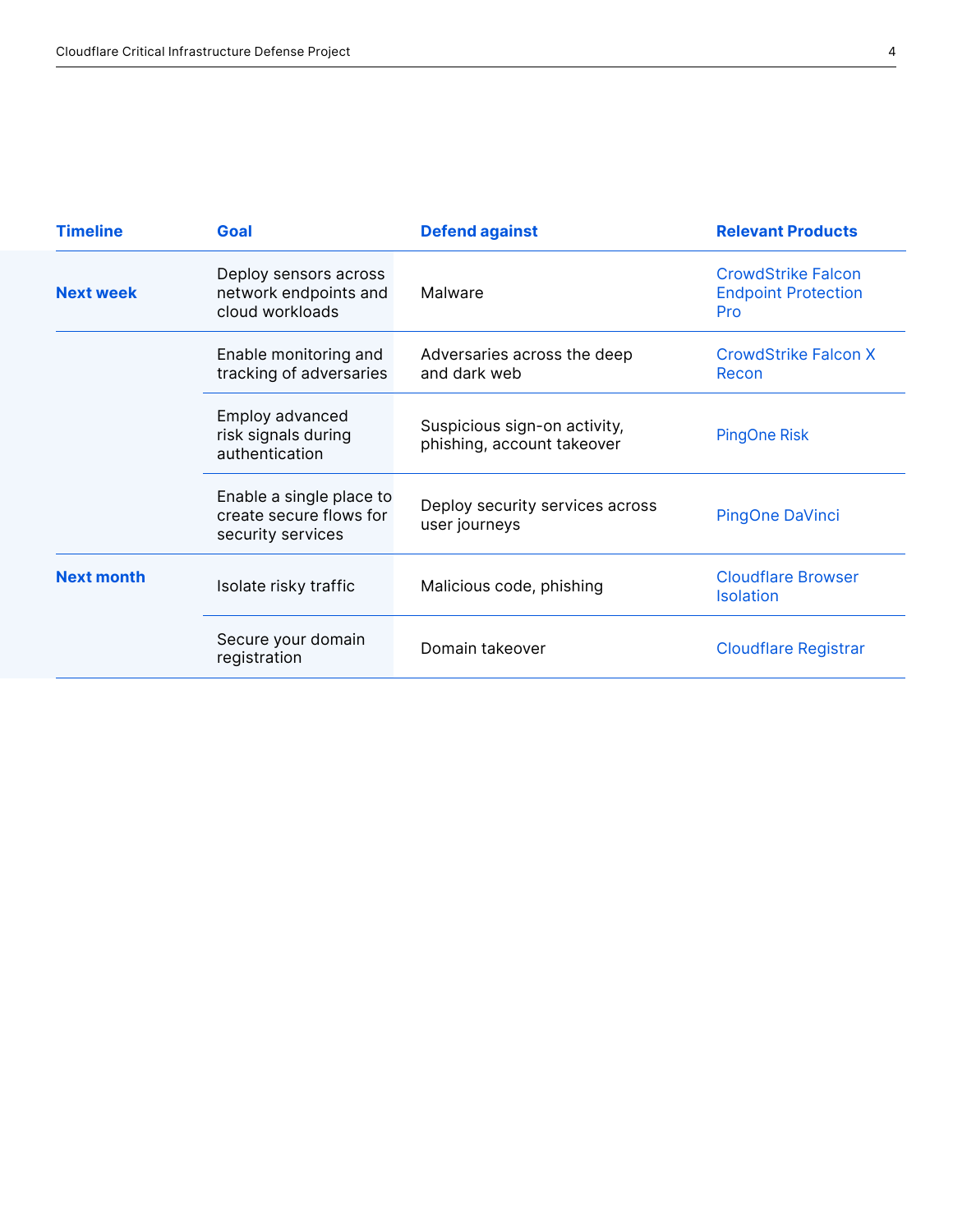# **Step-by-step guide**

#### 1 Next hour

#### Deploy global DNS filtering

| <b>Time required</b> | 10 minutes                                                                                                                                                                                                                                                                     |
|----------------------|--------------------------------------------------------------------------------------------------------------------------------------------------------------------------------------------------------------------------------------------------------------------------------|
| Team(s)              | The IT team responsible for managing your corporate and guest Internet access                                                                                                                                                                                                  |
| <b>Product(s)</b>    | Cloudflare 1.1.1.2                                                                                                                                                                                                                                                             |
|                      | Attackers plant links in websites, text messages, and emails that lure users to malicious<br>hostnames to phish credentials or download malware.                                                                                                                               |
| <b>Summary</b>       | Every device in your network starts every connection to a hostname with a DNS query. A<br>DNS filter checks the hostname requested against a list of known dangerous destinations<br>and, if the hostname matches, stops the user from inadvertently reaching the destination. |
| <b>Steps</b>         | 1. Modify the DNS resolvers of the routers in your network and, if using MDM, of your<br>roaming devices to point to 1.1.1.2                                                                                                                                                   |

#### 2 Next 24 hours

#### Deploy targeted DNS filtering and logging

| <b>Time required</b> | 30 minutes                                                                                                                                                                                                                                                                                                   |
|----------------------|--------------------------------------------------------------------------------------------------------------------------------------------------------------------------------------------------------------------------------------------------------------------------------------------------------------|
| Team(s)              | The IT team responsible for managing your corporate and guest Internet access                                                                                                                                                                                                                                |
| <b>Product(s)</b>    | Cloudflare Gateway DNS Filtering                                                                                                                                                                                                                                                                             |
| <b>Summary</b>       | Cloudflare's 1.1.1.2 service provides a set of default DNS filtering rules to secure against<br>common attacks. Some teams and industries need more specific rules and control over<br>the rulesets and logs.<br>Your team can deploy a version of Cloudflare's DNS filtering, using Cloudflare Gateway, to: |
|                      |                                                                                                                                                                                                                                                                                                              |
| <b>Steps</b>         | 1. Use a template rule to create a standard DNS filtering policy.<br>2. Modify the DNS resolvers of the routers in your network and, if using MDM, of your<br>roaming devices.<br>3. Optional: export DNS queries to storage for forensic analysis.                                                          |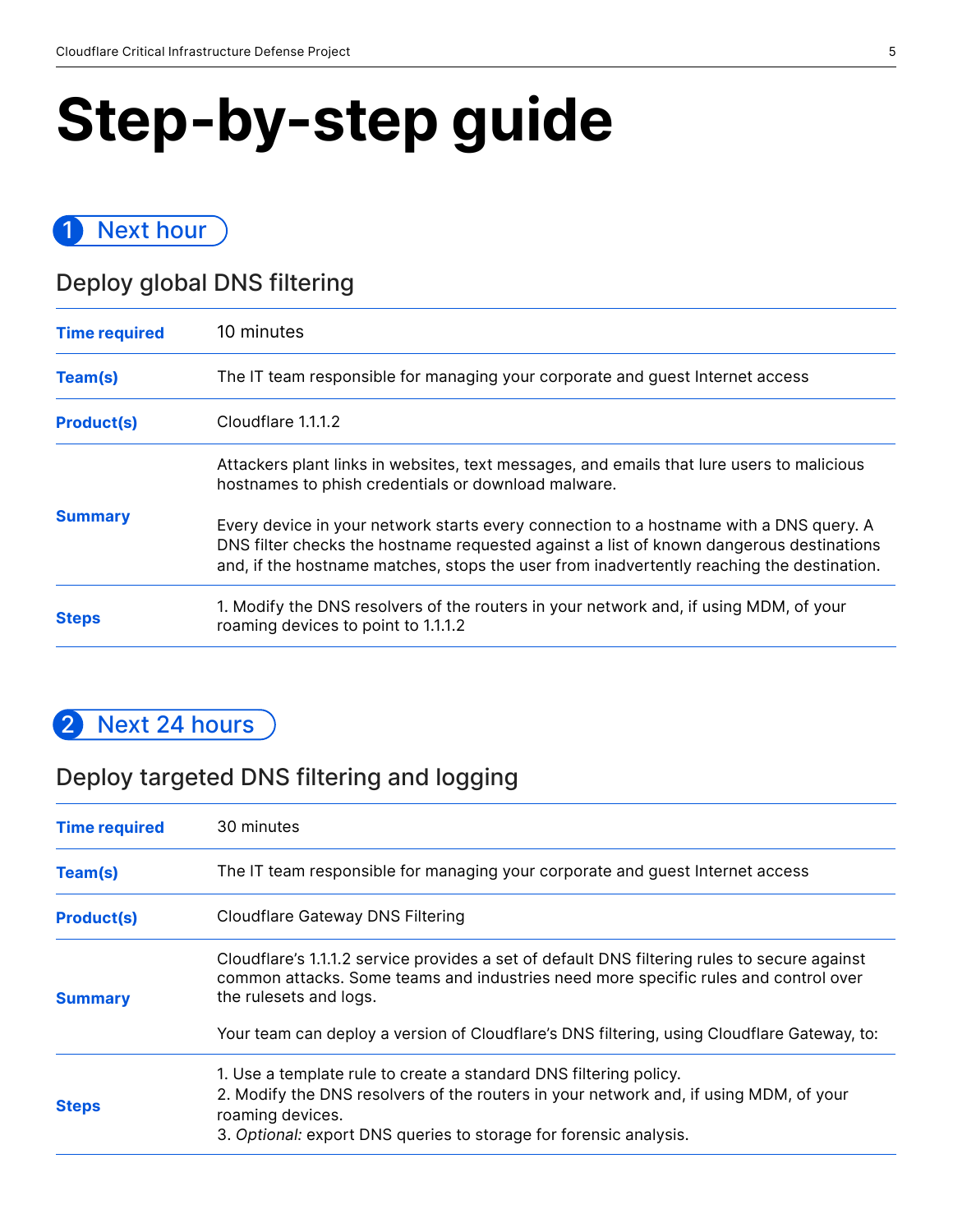#### Harden authoritative DNS infrastructure

| <b>Time required</b> | 8 hours                                                                                                                                                                                                                                      |
|----------------------|----------------------------------------------------------------------------------------------------------------------------------------------------------------------------------------------------------------------------------------------|
| Team(s)              | IT team responsible for authoritative DNS                                                                                                                                                                                                    |
| <b>Product(s)</b>    | Cloudflare Authoritative DNS                                                                                                                                                                                                                 |
| <b>Summary</b>       | Websites and apps rely on successful resolution of hostnames against your authoritative<br>DNS servers to function. When these DNS servers are attacked they can become slow to<br>respond or unavailable, which can make apps inaccessible. |
| <b>Steps</b>         | 1. Migrate authoritative DNS to anycast-based provider that's hardened against DDoS<br>attacks (if not already running on one).<br>2. Alternatively, deploy DNS Firewall when unable to change authoritative provider.                       |

#### Protect public applications from attack

| <b>Time required</b> | 2 hours                                                                                                                                                                                                                        |
|----------------------|--------------------------------------------------------------------------------------------------------------------------------------------------------------------------------------------------------------------------------|
| Team(s)              | The admins who manage public-facing apps                                                                                                                                                                                       |
| <b>Product(s)</b>    | Cloudflare WAF and DDoS Mitigation                                                                                                                                                                                             |
| <b>Summary</b>       | Your public-facing apps, like marketing sites or customer portals, can be vulnerable to<br>attacks that make the websites inaccessible or compromise end user data.                                                            |
|                      | Web Application Firewall (WAF) and Distributed Denial of Service (DDoS) solutions can<br>protect your applications from attack while ensuring your audience can continue to reach<br>them for critical updates or information. |
| <b>Steps</b>         | 1. Define a template policy to filter web attacks.<br>2. Change the authoritative nameservers of your application(s).                                                                                                          |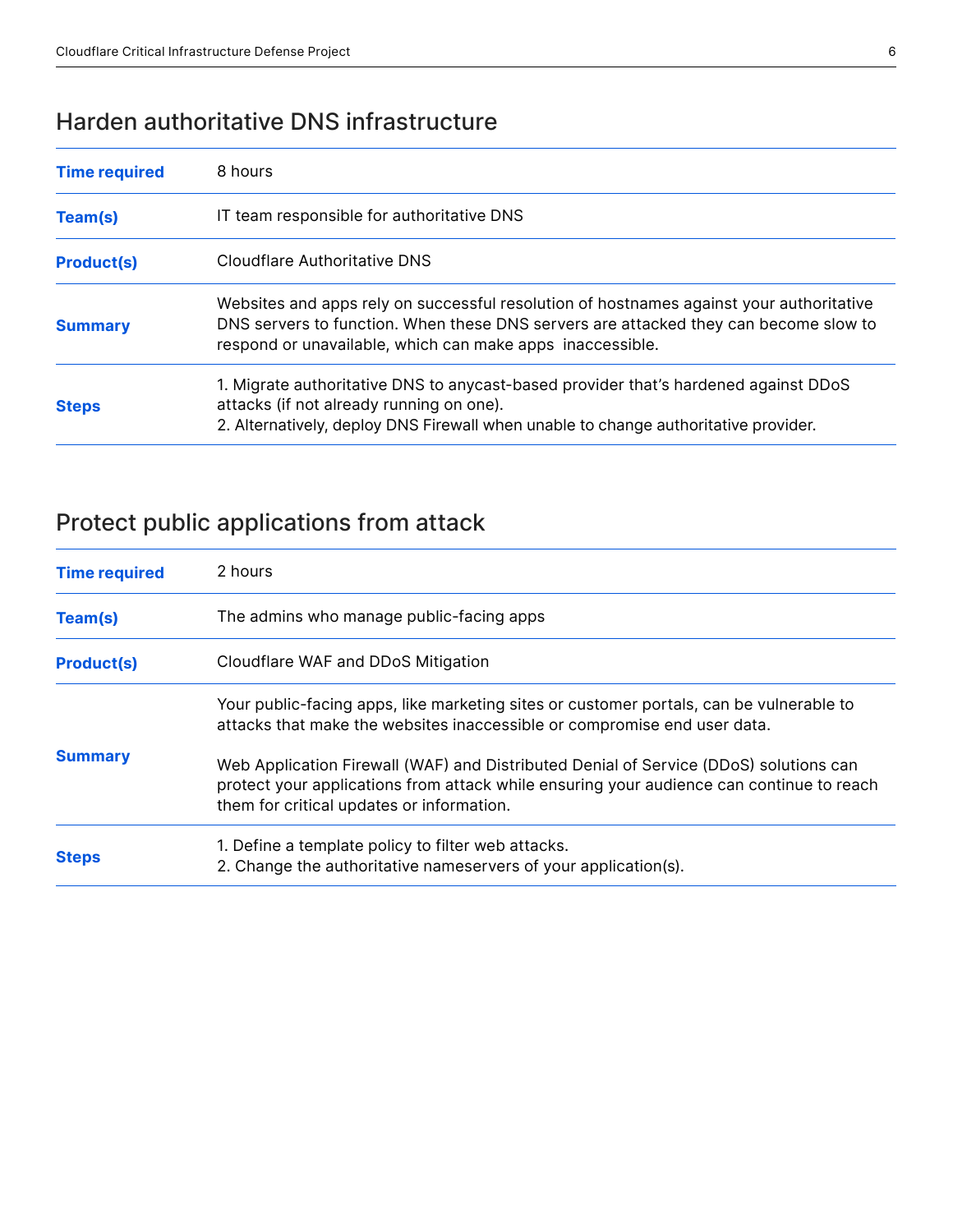#### Deploy Single Sign-on

| <b>Time required</b> | 1 hour (may vary depending on number of apps)                                                                                                                                                                                                                                                                                                                  |
|----------------------|----------------------------------------------------------------------------------------------------------------------------------------------------------------------------------------------------------------------------------------------------------------------------------------------------------------------------------------------------------------|
| Team(s)              | • The security team responsible for your identity provider<br>• The admins who manage internal apps used by employees and partners                                                                                                                                                                                                                             |
| <b>Product(s)</b>    | PingOne SSO                                                                                                                                                                                                                                                                                                                                                    |
| <b>Summary</b>       | Having disparate ways to access applications increases your attack surface, making you<br>more vulnerable to poor security hygiene like common passwords or password reuse.<br>Even if you hide your apps behind a virtual private network (VPN), bad actors can attempt<br>to reach your private network and move laterally to reach your internal resources. |
|                      | Single sign-on (SSO) solutions control user authentication centrally and allow for quick<br>revocation of passwords. The PingOne Cloud Platform makes it easy to deploy SSO for<br>every application, even if applications are custom, non-standards-based apps.                                                                                               |
| <b>Steps</b>         | 1. Configure SSO provider with existing applications<br>2. Define policies to determine who has access to which applications                                                                                                                                                                                                                                   |

#### Deploy Multi-factor Authentication

| <b>Time required</b> | 2 hours                                                                                                                                                                                                                                                                                                                                                                                                                          |
|----------------------|----------------------------------------------------------------------------------------------------------------------------------------------------------------------------------------------------------------------------------------------------------------------------------------------------------------------------------------------------------------------------------------------------------------------------------|
| Team(s)              | • The security team responsible for your identity provider<br>• The admins who manage internal apps used by employees and partners                                                                                                                                                                                                                                                                                               |
| <b>Product(s)</b>    | PingOne MFA                                                                                                                                                                                                                                                                                                                                                                                                                      |
| <b>Summary</b>       | Whether from successful phishing attempts, password reuse, or purchased credential<br>lists, bad actors may have legitimate credentials to access your systems. In these<br>scenarios, multi-factor authentication (MFA) can protect your organization by requiring<br>users to authenticate with a second factor—like an SMS code, physical key, or push<br>notification from an MFA application—in addition to their password. |
| <b>Steps</b>         | 1. Configure MFA and choose available methods<br>2. Modify SSO policies to add MFA where appropriate                                                                                                                                                                                                                                                                                                                             |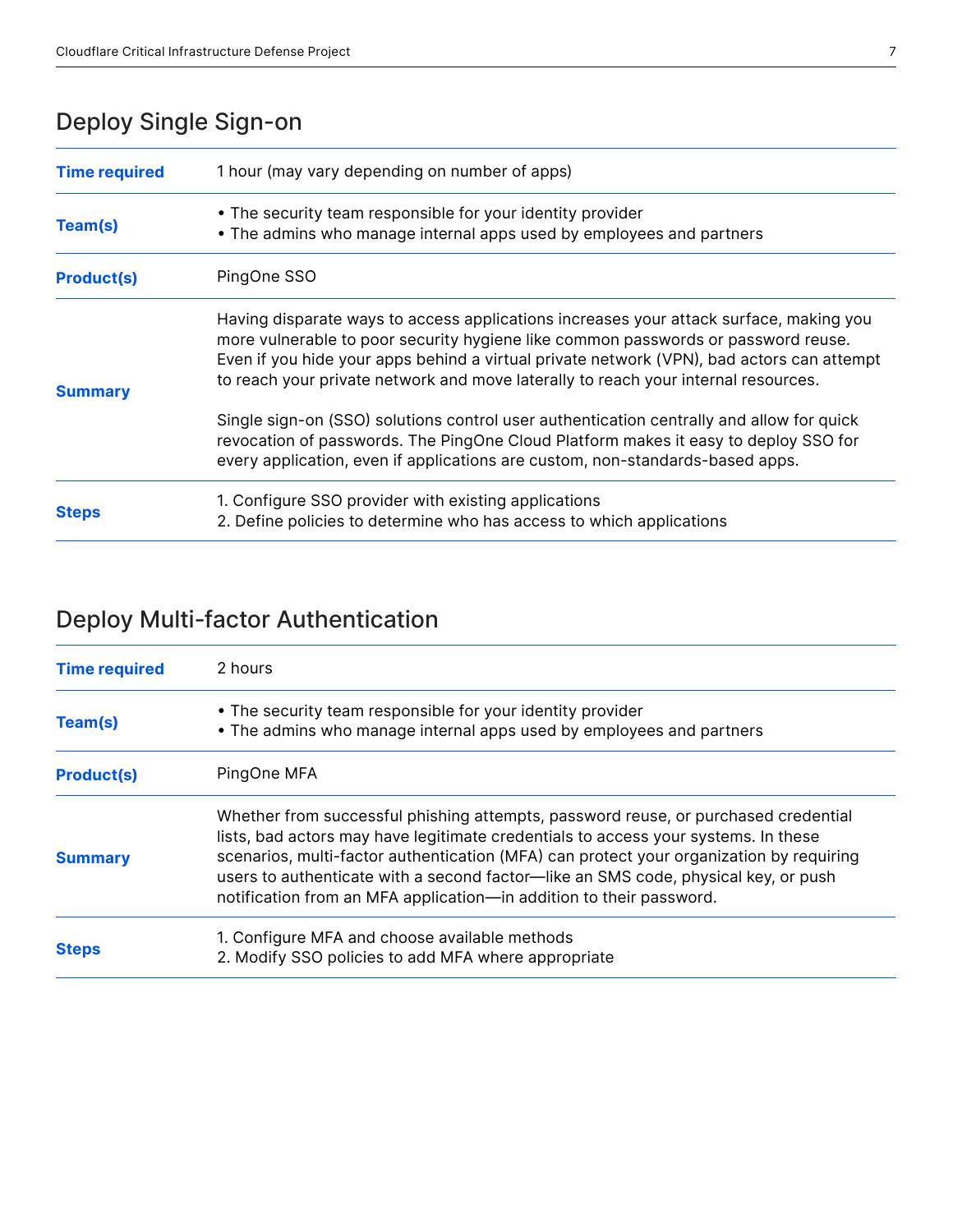#### 3 Next week

#### Require SSO and MFA on all applications and network connections

| <b>Time required</b> | 4 hours                                                                                                                                                                                                                                                                                                                                                                                                                                                                                                                                                                                                                                                                                                                                                                                                                                                                                           |
|----------------------|---------------------------------------------------------------------------------------------------------------------------------------------------------------------------------------------------------------------------------------------------------------------------------------------------------------------------------------------------------------------------------------------------------------------------------------------------------------------------------------------------------------------------------------------------------------------------------------------------------------------------------------------------------------------------------------------------------------------------------------------------------------------------------------------------------------------------------------------------------------------------------------------------|
| Team(s)              | • The security team responsible for your identity provider.<br>. The admins who manage internal apps used by employees and partners.                                                                                                                                                                                                                                                                                                                                                                                                                                                                                                                                                                                                                                                                                                                                                              |
| <b>Product(s)</b>    | <b>Cloudflare Access</b>                                                                                                                                                                                                                                                                                                                                                                                                                                                                                                                                                                                                                                                                                                                                                                                                                                                                          |
| <b>Summary</b>       | Attackers can steal passwords or reuse common passwords to access the applications<br>you host for team members. If you hide those apps behind a virtual private network<br>(VPN), bad actors can attempt to reach your private network and move laterally to reach<br>your internal resources.<br>Multifactor authentication (MFA) requires users to authenticate with a second factor<br>in addition to their password, like an SMS code or physical key. Single sign-on (SSO)<br>solutions control user passwords centrally and allow for quick revocation. Deploying MFA<br>and SSO requirements on legacy applications can be difficult or impossible. However, you<br>can use Cloudflare's Zero Trust reverse proxy, Cloudflare Access, to shield applications<br>and require MFA and other attributes on every request or connection -- regardless of<br>native support in the app itself. |
| <b>Steps</b>         | 1. Integrate your identity provider.<br>2. Define a policy to determine who can reach your applications.<br>3. Connect your applications with a secure, outbound-only tunnel that forces all traffic<br>through the Zero Trust reverse proxy.                                                                                                                                                                                                                                                                                                                                                                                                                                                                                                                                                                                                                                                     |

#### Protect infrastructure from attack

| <b>Time required</b> | 12 hours                                                                                                                                                                                                                       |  |
|----------------------|--------------------------------------------------------------------------------------------------------------------------------------------------------------------------------------------------------------------------------|--|
| Team(s)              | Network administrators                                                                                                                                                                                                         |  |
| <b>Product(s)</b>    | <b>Cloudflare Magic Transit</b>                                                                                                                                                                                                |  |
| <b>Summary</b>       | Web applications tend to be more shielded than the networks and IP addresses<br>maintained by most teams. Bad actors exploit that difference by overwhelming networks<br>with DDoS attacks, disabling critical infrastructure. |  |
|                      | Distributed Denial of Service (DDoS) solutions can also protect your networks from<br>disruption by mitigating attacks before they overwhelm your infrastructure.                                                              |  |
| <b>Steps</b>         | 1. Delegate IP range to DDoS solution.<br>2. Connect your network through GRE tunnels, IPsec tunnels, or physical interconnects.<br>3. Restrict ingress traffic ("allow list") to DDoS provider IP ranges.                     |  |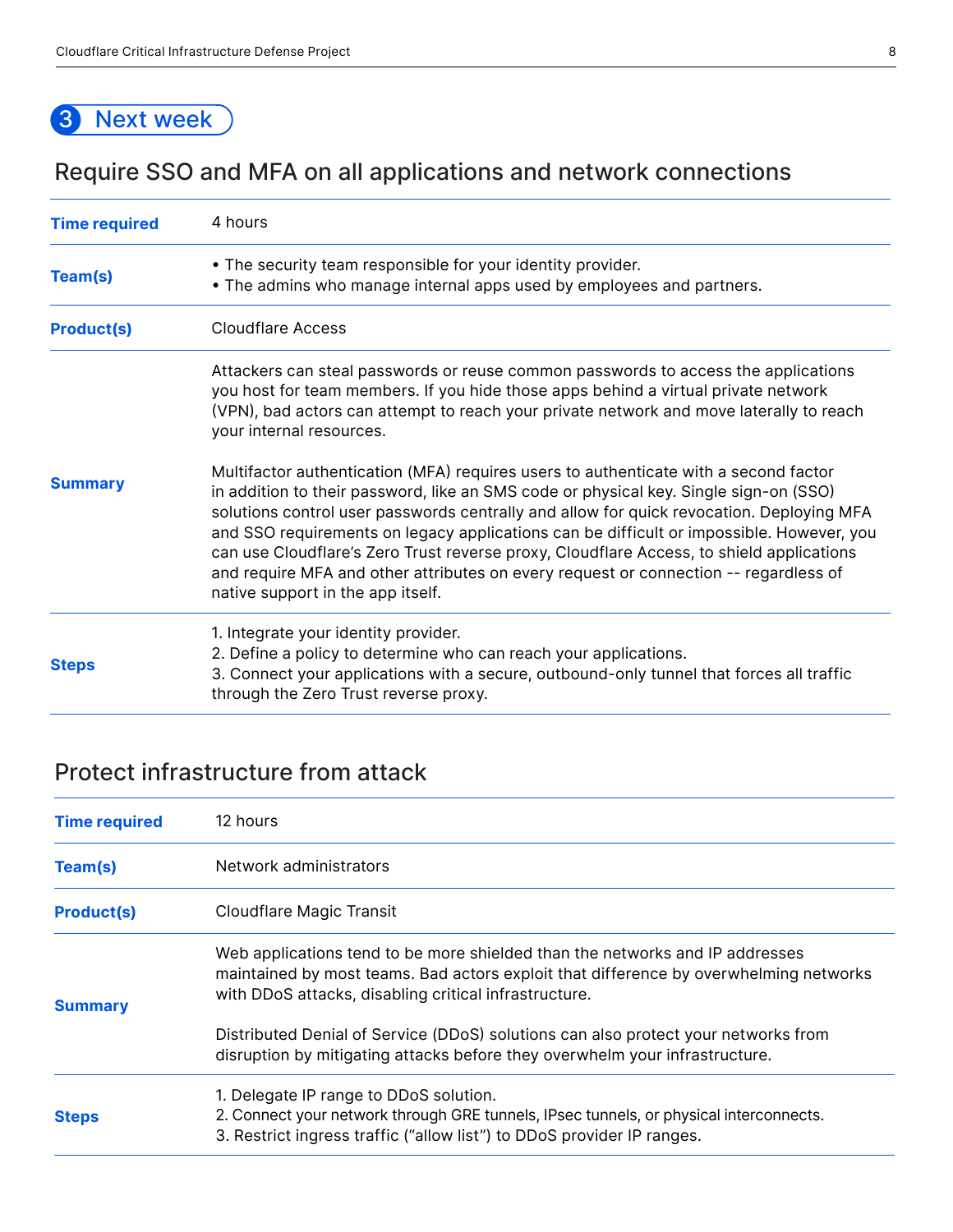#### Inspect traffic for hidden threats

| <b>Time required</b> | 8 hours                                                                                                                                                                                                                                                                                                                                                                                                                                                                                                                                                                                                                |
|----------------------|------------------------------------------------------------------------------------------------------------------------------------------------------------------------------------------------------------------------------------------------------------------------------------------------------------------------------------------------------------------------------------------------------------------------------------------------------------------------------------------------------------------------------------------------------------------------------------------------------------------------|
| Team(s)              | IT teams responsible for managing corporate devices                                                                                                                                                                                                                                                                                                                                                                                                                                                                                                                                                                    |
| <b>Product(s)</b>    | Cloudflare Secure Web Gateway                                                                                                                                                                                                                                                                                                                                                                                                                                                                                                                                                                                          |
| <b>Summary</b>       | DNS filtering stops users from reaching known malicious destinations, but bad actors<br>can hide attacks inside of the traffic of otherwise healthy websites. These attacks can<br>download malware and ransomware on devices, which can spread to your organization.<br>A Secure Web Gateway (SWG) receives all of the traffic leaving devices before it heads to<br>the Internet. The SWG inspects the traffic to determine if the destination is malicious at<br>a more granular level, searches for malware in traffic being returned to your devices, and<br>scans for files leaving the devices unintentionally. |
| <b>Steps</b>         | 1. Deploy a lightweight agent and certificate to your corporate devices.<br>2. Use a template security policy to inspect traffic for threats and malware.<br>3. Proxy traffic leaving devices through the SWG.                                                                                                                                                                                                                                                                                                                                                                                                         |

#### Scan email for threats

| <b>Time required</b> | 10 hours                                                                                                                                                                                            |
|----------------------|-----------------------------------------------------------------------------------------------------------------------------------------------------------------------------------------------------|
| Team(s)              | IT team managing your email provider                                                                                                                                                                |
| <b>Product(s)</b>    | <b>Cloudflare Email Security</b>                                                                                                                                                                    |
| <b>Summary</b>       | Email inboxes represent an open door to attackers and is the first line of attack. Default<br>spam filters miss sophisticated attacks, especially those purporting to be from authority<br>figures. |
|                      | Email security solutions scan email before it arrives in your inbox to detect advanced<br>threats.                                                                                                  |
| <b>Steps</b>         | 1. Modify the MX records of the domain used for your corporate email.                                                                                                                               |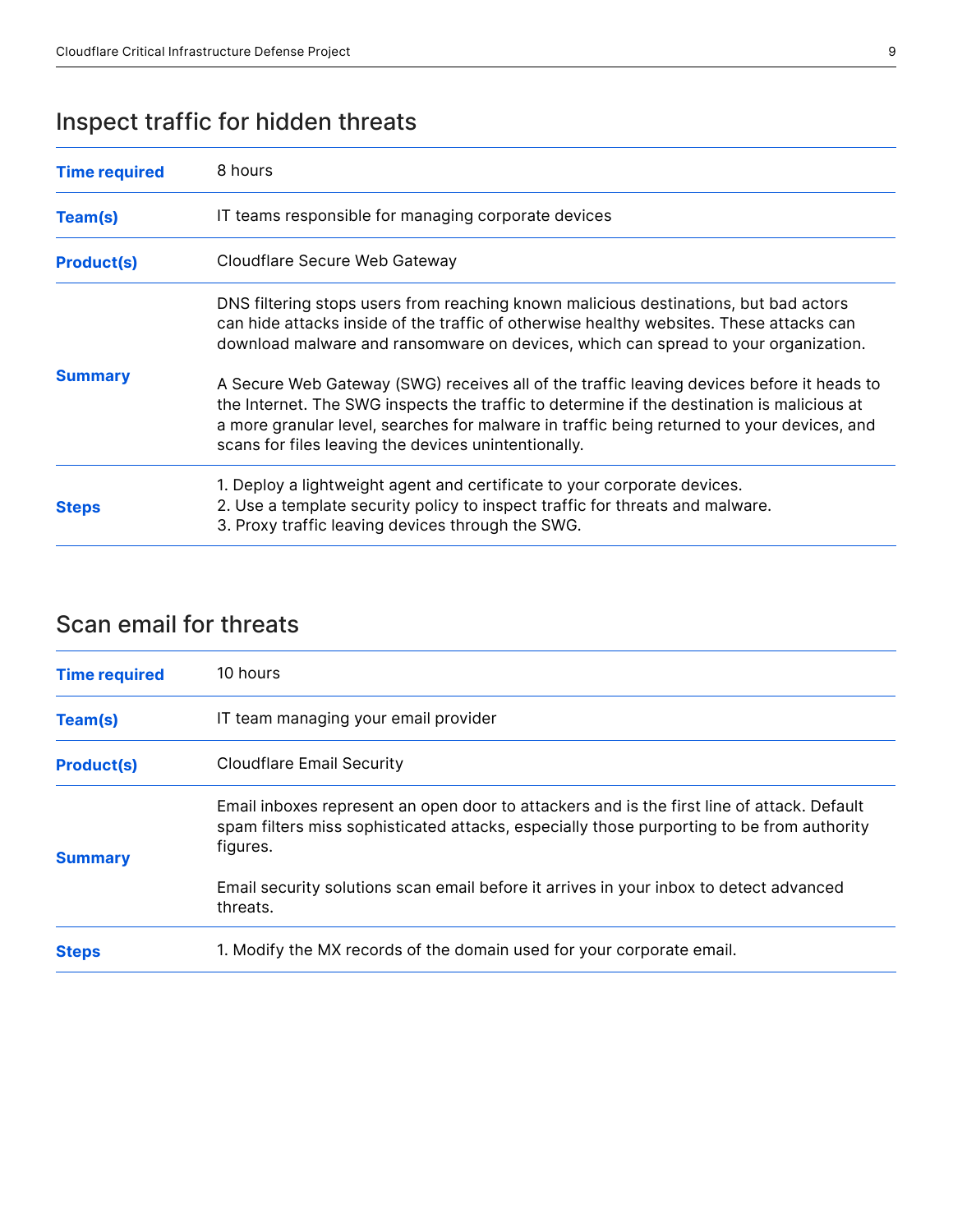#### Monitor scripts and other dependencies for malicious changes

| <b>Time required</b> | 4 hours                                                                                                                                                                                                                                                                                                    |
|----------------------|------------------------------------------------------------------------------------------------------------------------------------------------------------------------------------------------------------------------------------------------------------------------------------------------------------|
| Team(s)              | IT team responsible for managing websites                                                                                                                                                                                                                                                                  |
| <b>Product(s)</b>    | Cloudflare Page Shield                                                                                                                                                                                                                                                                                     |
| <b>Summary</b>       | Websites typically rely on third-party JavaScript to operate. When changes to these<br>JS dependencies are malicious, sensitive data can be exfiltrated from users including<br>credentials (usernames and passwords), and other sensitive data. When credentials are<br>stolen they can be used to pivot. |
|                      | Cloudflare Page Shield is a monitoring solution that utilizes reports from browsers<br>(Content Security Policy) can detect when scripts are changed or added and evaluate<br>those scripts for malicious intent.                                                                                          |
|                      | 1. Serve web traffic from behind a reverse proxy.                                                                                                                                                                                                                                                          |
| <b>Steps</b>         | 2. Insert CSP response headers to receive script executions.                                                                                                                                                                                                                                               |
|                      | 3. Use automated tool to collect and monitor changes for malicious intent.                                                                                                                                                                                                                                 |

#### Review security settings for misconfigurations

| <b>Time required</b> | 2 hours                                                                                                                                                                                                  |
|----------------------|----------------------------------------------------------------------------------------------------------------------------------------------------------------------------------------------------------|
| Team(s)              | Security team                                                                                                                                                                                            |
| <b>Product(s)</b>    | <b>Cloudflare Security Center</b>                                                                                                                                                                        |
| <b>Summary</b>       | Securing an entire organization, across several tools and features, can be difficult to<br>manage and audit.                                                                                             |
|                      | Cloudflare Security Center automatically reviews your existing security configuration,<br>across all Cloudflare tools, and detects potential issues and recommends new settings on<br>a real-time basis. |
| <b>Steps</b>         | 1. Login to your Cloudflare dashboard.<br>2. Navigate to the Cloudflare Security Center.<br>3. Review potential issues and proposed remediations in priority order.                                      |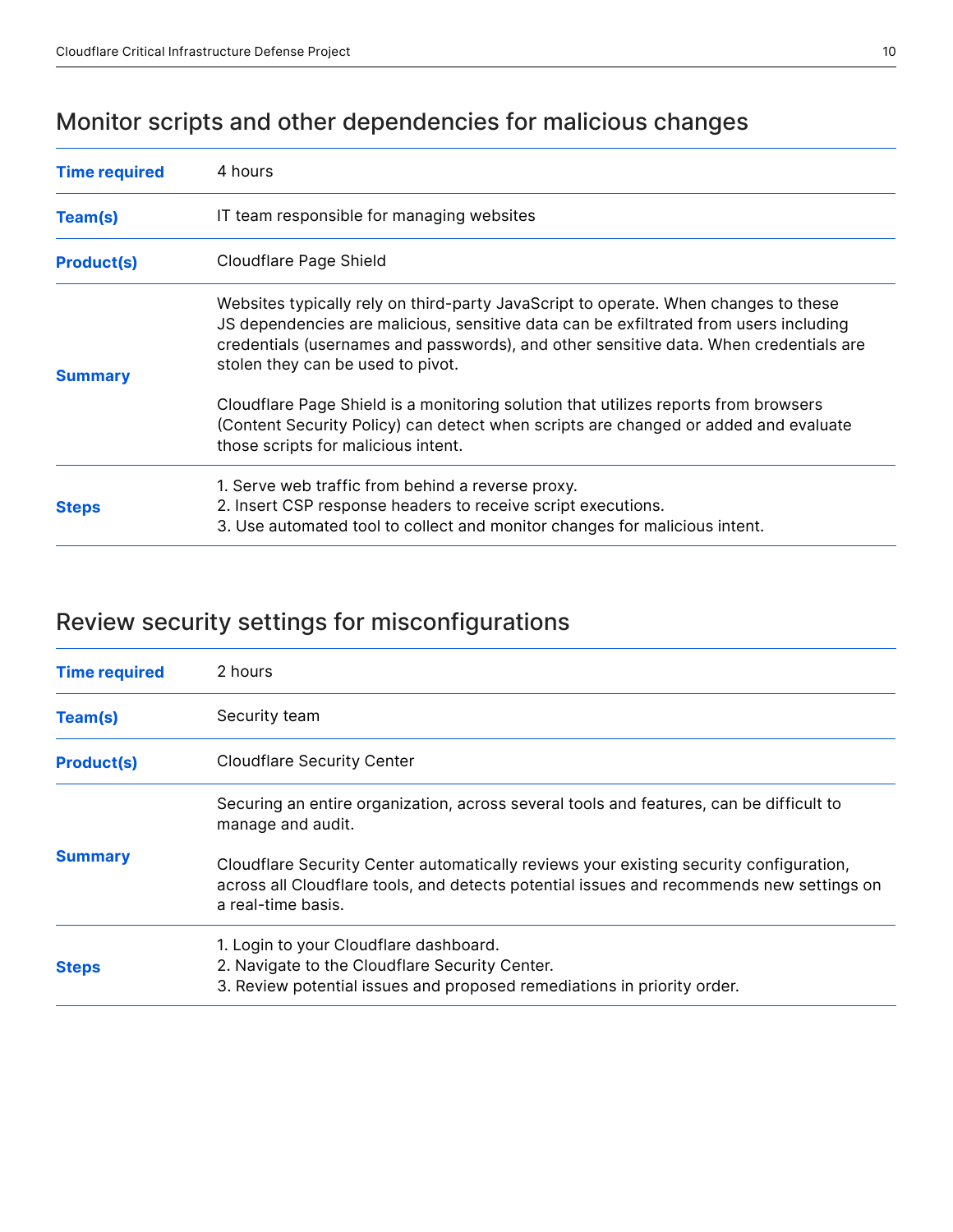#### Deploy sensors across network endpoints and cloud workloads

| <b>Time required</b> | 1 hour (depending on number of sensors deployed)                                                                                                                                                                                                                                               |
|----------------------|------------------------------------------------------------------------------------------------------------------------------------------------------------------------------------------------------------------------------------------------------------------------------------------------|
| Team(s)              | IT Operations or Security Operations                                                                                                                                                                                                                                                           |
| <b>Product(s)</b>    | CrowdStrike Falcon Endpoint Protection                                                                                                                                                                                                                                                         |
| <b>Summary</b>       | Activate your CrowdStrike Falcon Endpoint Protection Pro trial and start sensor<br>deployment(s) to detect and block threats                                                                                                                                                                   |
| <b>Steps</b>         | 1. Check your email for the initial account activation one-time setup link<br>2. Setup your account password<br>3. Establish a method for 2-factor authentication<br>4. Download and install the Falcon sensor<br>5. Confirm the sensor is running<br>6. Verify sensor visibility in the cloud |

#### Enable monitoring and tracking of adversaries

| <b>Time required</b> | 20 minutes                                                                                                                                                       |
|----------------------|------------------------------------------------------------------------------------------------------------------------------------------------------------------|
| Team(s)              | IT Operations or Security Operations                                                                                                                             |
| <b>Product(s)</b>    | Falcon X Recon                                                                                                                                                   |
| <b>Summary</b>       | Enable monitoring of your organization from hidden risks across the Internet by<br>registering your organization with Falcon X Recon and configure notifications |
| <b>Steps</b>         | 1. Register your organization<br>2. Set alert priority<br>3. Customize notifications and alerts<br>4. Access and view results                                    |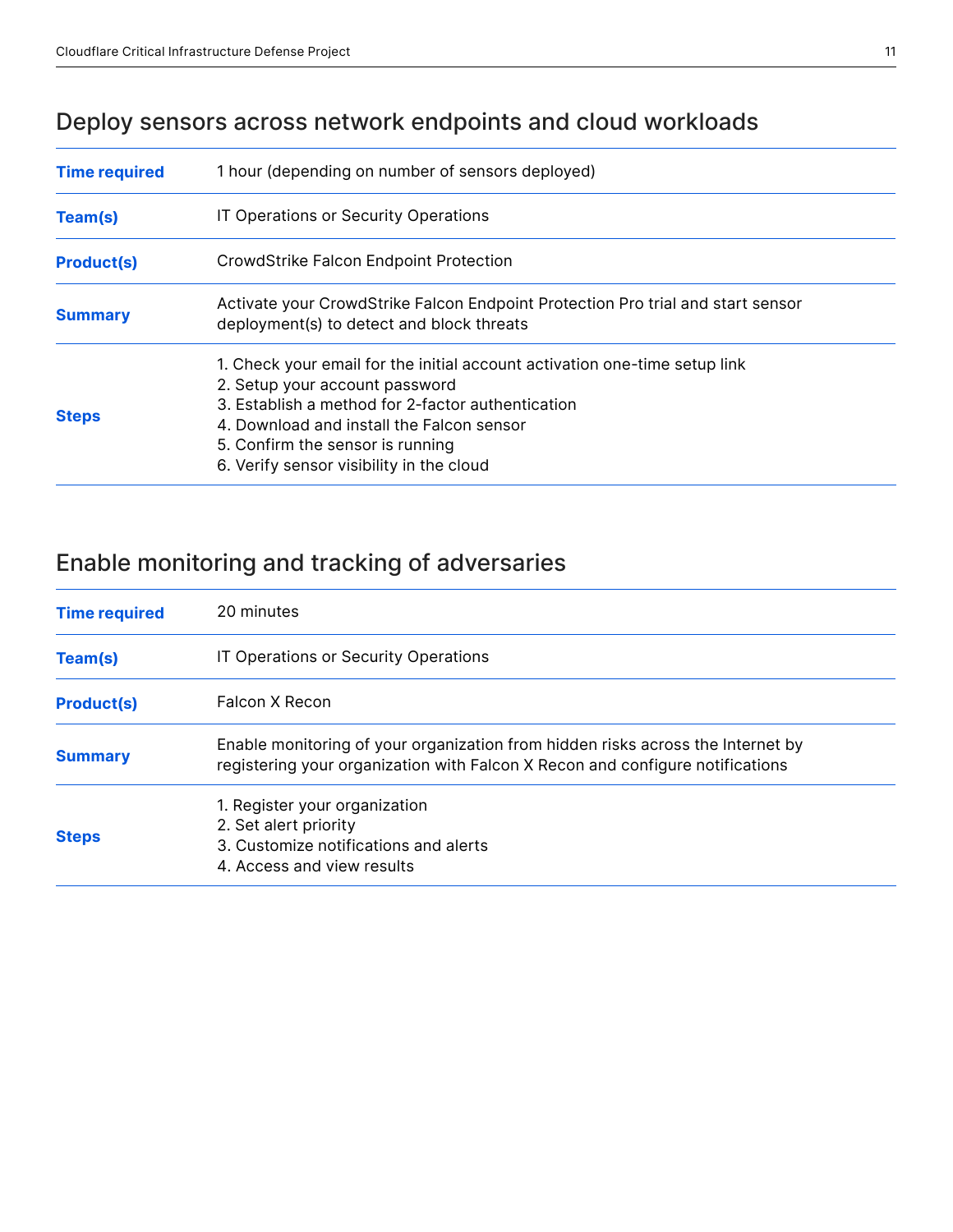#### Add Risk Signals for More Intelligent SSO and MFA

| <b>Time required</b> | 2 hours                                                                                                                                                                              |
|----------------------|--------------------------------------------------------------------------------------------------------------------------------------------------------------------------------------|
| Team(s)              | • The security team responsible for your identity provider<br>• The admins who manage internal apps used by employees and partners                                                   |
| <b>Product(s)</b>    | PingOne Risk                                                                                                                                                                         |
| <b>Summary</b>       | Detect sophisticated attacks by assessing risk level associated with authentication<br>events. Risk scoring ensures you only require MFA in risky scenarios.                         |
| <b>Steps</b>         | 1. Define the risk signals you want to evaluate and your risk-score threshold<br>2. Configure SSO and MFA policies to react appropriately to high, medium, and low-risk<br>scenarios |

#### Establish a Zero Trust Foundation with Orchestration

| <b>Time required</b> | 2 to 4 hours                                                                                                                                                                                                                                                                                                                                                                                                                                                              |
|----------------------|---------------------------------------------------------------------------------------------------------------------------------------------------------------------------------------------------------------------------------------------------------------------------------------------------------------------------------------------------------------------------------------------------------------------------------------------------------------------------|
| Team(s)              | • The security team responsible for your identity provider<br>• Other security teams<br>• The admins who manage internal apps used by employees and partners                                                                                                                                                                                                                                                                                                              |
| <b>Product(s)</b>    | PingOne DaVinci                                                                                                                                                                                                                                                                                                                                                                                                                                                           |
|                      | Identity and access management—including SSO, MFA, and risk signals—is an important<br>line of defense that protects your organization, but there is more to Zero Trust.<br>Establishing a true Zero Trust foundation includes many other capabilities that you'll want                                                                                                                                                                                                   |
| <b>Summary</b>       | to implement, maintain, and optimize over time. Adding a foundation of orchestration<br>gives you a drag-and-drop interface to create user flows and connect security services<br>from any vendor to create the most secure, convenient experiences for your users and<br>protect your organization from attackers. It even provides analytics that let you A/B test<br>and optimize your user journeys and security. And it's all done with a visual, no-code<br>canvas. |
| <b>Steps</b>         | 1. Select pre-configured connectors to the security services you'd like to include<br>2. Drag and drop your user journey and security services into a flow                                                                                                                                                                                                                                                                                                                |